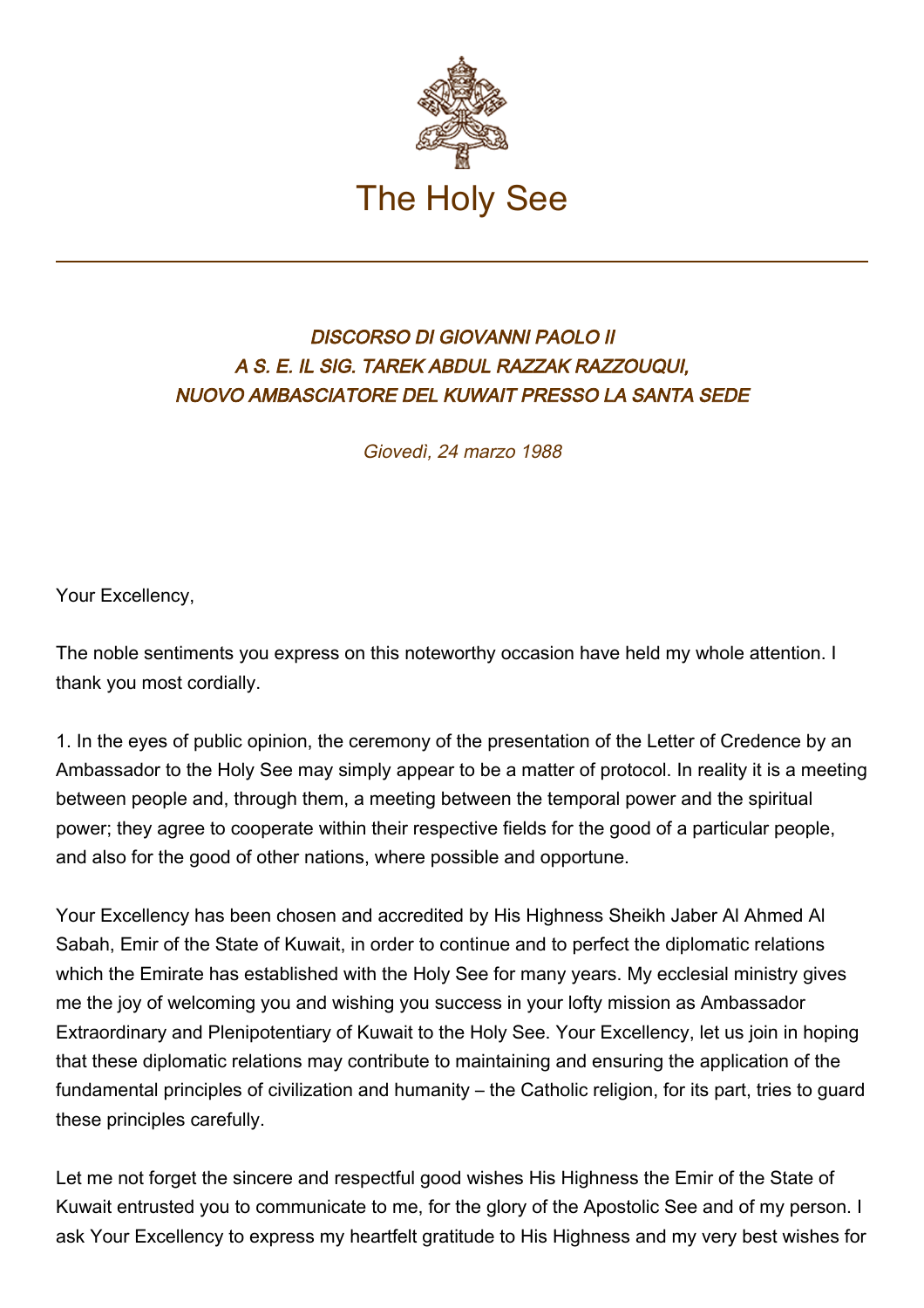the peace and prosperity of the Emirate.

2. Your Excellency has stressed the happy relations between Kuwait and the Holy See, based on a common will to promote freedom, peace and justice. Your predecessor, His Excellency Mr. Essa Ahmade Al-Hamad, laboured to this end for twelve years. We are grateful to him for his endeavours. And, Excellency, you yourself have only one desire: to maintain and widen this dialogue - loyal, confident and constructive - between your Government on the one hand and the Holy See on the other to forward the interests of humanity, and especially of peace. Peace, founded on the happiness to which every human being of every nation aspires! Peace, which the Holy See seeks to promote with all its strength by carrying out its specific spiritual mission, including the reminder to adhere to the ethical imperative indispensable to the fulfilment of humanitarian or socio-political tasks.

In keeping with the spirit of tolerance and the ideal of peace which do honour to your Government, you will understand how important it is to me to remember the Catholic community present in the Emirate who are in the care of Bishop Francis Micallef, Vicar Apostolic. These children of the Catholic Church are a minority and, come from foreign lands: mostly from the Middle East, but some are from the West and from the South of Asia. It is certainly their duty to respect the legislation of the country which hosts them and permits them to take part in the economic activity of the Emirate. Thus, the Government of Kuwait, like any other State which hosts foreigners, should respect and protect these workers and their moral and religious options. In my last Message on the World Day of Peace, celebrated on 1 January, I made a point of mentioning religious freedom, since it is a condition for peaceful coexistence. A delicate aspect of this fundamental question was thus formulated: «Even when a State gives a particular religion a special juridical place, it must, in practice, legally recognize and respect the right to the freedom of conscience of all its citizens, as well as of those foreigners who reside on its territory, even temporally, whether for professional or other reasons» (n. 1). Your Government should be esteemed for its benevolent attitude towards the Catholic community which is dispersed in small communities throughout Kuwait.

These families or individuals need a place of worship, which is fairly close to their domicile and to their place of work; equally they need to feel at liberty to attend it. The foreign Catholic families who have children of school age hope to give them the humane and religious education of their choice. In order to answer their needs, it is only right that Catholic schools conduct their educational activity freely. Next, l think of those priests who assist Bishop Micallef, the Vicar Apostolic, in his spiritual work for the faithful. They count upon the open-mindedness of the Government and express appreciation of its understanding when it facilitates their movements and permits them to receive the didactic material necessary for their educational work and religious worship. In all this, although briefly, we touch upon the serious and delicate problem of absolute respect for the conscience of the believer.